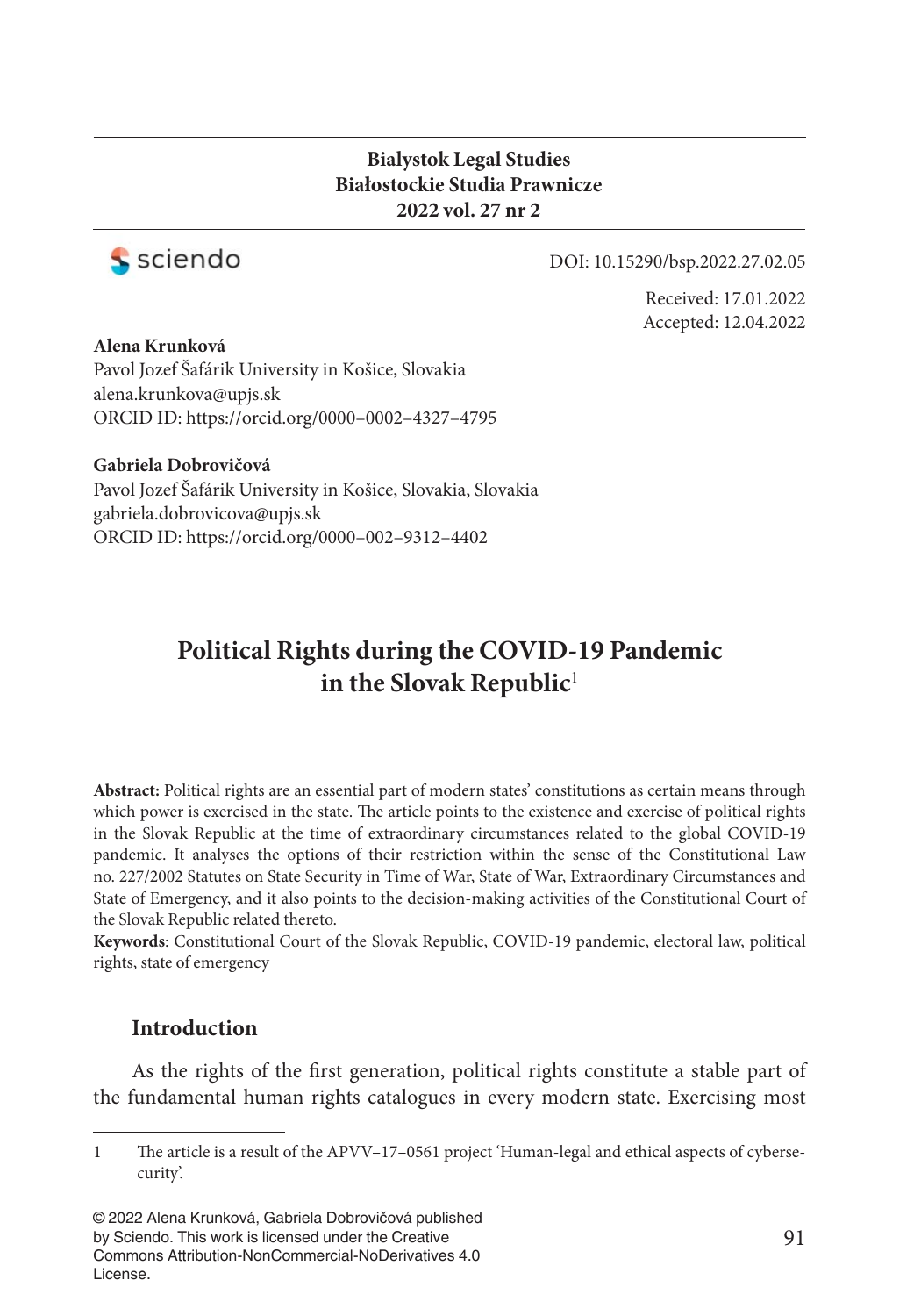of them, especially the right to vote, is also monitored by relevant international organizations, as the path to their exercise has not been the same or straightforward in every country. In addition, this is a group of rights through which citizens are largely involved in the exercise of public authority in society. This aspect makes them the rights the exercise of which requires increased guarantees and a higher level of protection on the part of the state. At the same time, the extent to which they are restricted is monitored, especially in situations beyond the standard regime of state functioning.<sup>2</sup>

Since the end of 2019, states, including the Slovak Republic, have been exposed to a new serious acute respiratory illness, the SARS-CoV–2 coronavirus (COVID-19). As a result of its alarming spread and the consequences this brought about, on 11 March 2020, the World Health Organization (WHO) declared a coronavirus pandemic. Thus, for over two years now, global events have been mired by this pandemic to a greater degree in some, a lesser degree in other countries. As a result of ensuring the protection of society, the affected states applied a number of reactive and preventive measures to reduce the spread of this virus and enable its treatment. At the same time, the measures adopted required legal regulation, founded on, among other things, a change in the relevant legislation. This affected an enormously wide range of actors. In addition, in the Slovak Republic, the social situation was made more difficult by the natural process of government change as a result of regular parliamentary elections held on 29 February 2020.

The paper aims to analyse the exercise of individual political rights during the COVID-19 pandemic in the Slovak Republic, to identify unwanted interventions and restrictions of political rights, to synthesize polemical points and to propose possible solutions that would contribute to ensuring a balance is reached between the restriction of fundamental rights and the protection of life and health.

## **1. Political Rights in the Slovak Republic**

The Constitution of the Slovak Republic no. 460/1992 Statutes as amended (hereinafter referred to as the 'Constitution') regulates the issue of political rights in its second Article, in the third section, which also bears the same title – 'Political Rights'.

Thus, political rights include those defined by the Constitution in Articles 26 to 32, namely freedom of expression and the right to information (Art. 26), the petition right (Art. 27), the right to assemble peacefully (Art. 28 - hereinafter referred to as the 'right to assemble'), the right to associate (Art. 29), the right to establish political parties and political movements and to associate in the same (Art. 29 para. 2), the electoral right (Art. 30), the right to participate in the administration of public af-

<sup>2</sup> More details: Bílková, V., Kysela, J., Šturma, P. et al. (eds.), Extraordinary circumstances and human rights, Prague: Aditorium, 2016, p. 41 et seq.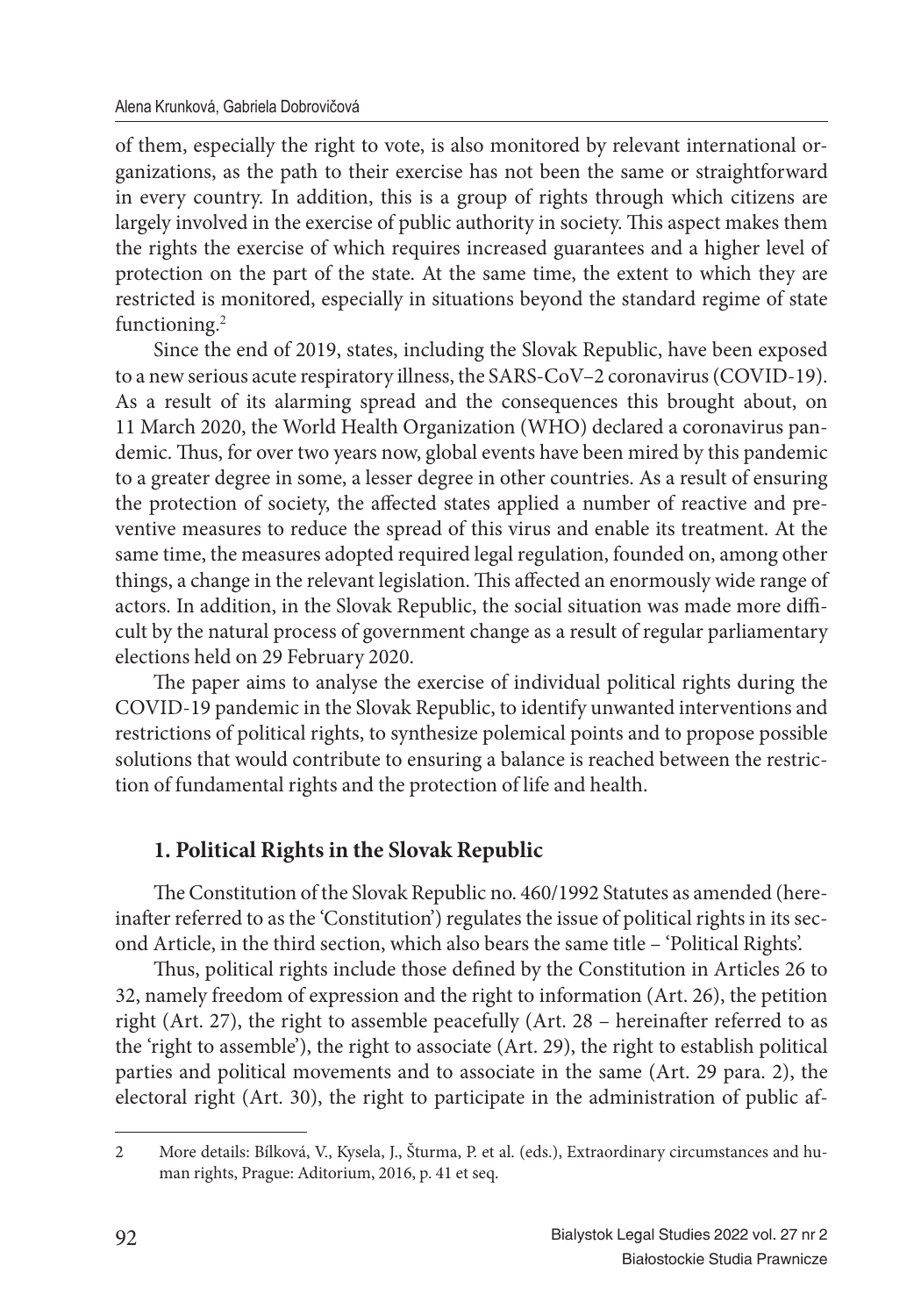fairs (Art. 30, para. 1), the right to free competition of political powers (Art. 31) and the right to protest (Art. 32). These are traditional political rights, corresponding to international law in the spirit of the Universal Declaration of Human Rights, the International Covenant on Civil and Political Rights and the Charter of Fundamental Rights of the European Union. The exercise of political rights is bound to be specified in the relevant laws, as each of them is regulated in the Constitution only as a framework.

The above-mentioned constitutional aspect identifies political rights at the time of regular operation of the country. Their exercise in crisis is governed by the Constitutional Law no. 227/2002 Statutes on State Security in Time of War, State of War, Extraordinary Circumstances and State of Emergency (hereinafter referred to as the 'Constitutional Law on State Security').<sup>3</sup> The last amendment to this Constitutional Law, passed on 28 December 2020 and effective since 29 December 2020 as Constitutional Law no. 414/2020, has become the subject of extensive expert discussion. In addition to the content of the aforementioned amendment, formal requirements consisting of the manner of adoption of this Constitutional Law have become controversial, as it passed in the National Council of the Slovak Republic in an expedited legislative procedure.

In its Art. 1 para. 4, the Constitutional Law on State Security specifies a 'crisis' as a period during which the security of the state is immediately threatened or impaired and to resolve the crisis, the constitutional authorities may, subject to satisfying the conditions laid down in this Constitutional Law, either declare war, declare a state of war, declare extraordinary circumstances or declare a state of emergency.

These are indeed exceptional situations where it is assumed they will not be invoked too frequently. Out of the four situations defined as a crisis, only the state of emergency has been declared in the Slovak Republic to date.

The Government of the Slovak Republic (hereinafter referred to as the 'Government') shall declare a state of emergency if one of the following alternative conditions is met:

- the life and health of persons or the environment is at real or imminent risk (this may be the causal consequence of the onset of a pandemic)
- or significant property values are at risk as a result of a natural disaster, a catastrophe or industrial, transport or other operational emergency.

A state of emergency may be declared in the affected or in the immediately endangered area only, which may also be the entire territory of the Slovak Republic.<sup>4</sup> To avoid abuse of the state of emergency, the provision of Art. 5 para. 2 of the Constitu-

<sup>3</sup> This Constitutional Law has been amended five times so far by Constitutional Acts No. 113/2004; No. 566/2005; No. 181/2006; No. 344/2015; No. 414/2020.

<sup>4</sup> Art. 5 para. 1 of the Constitutional Law on State Security.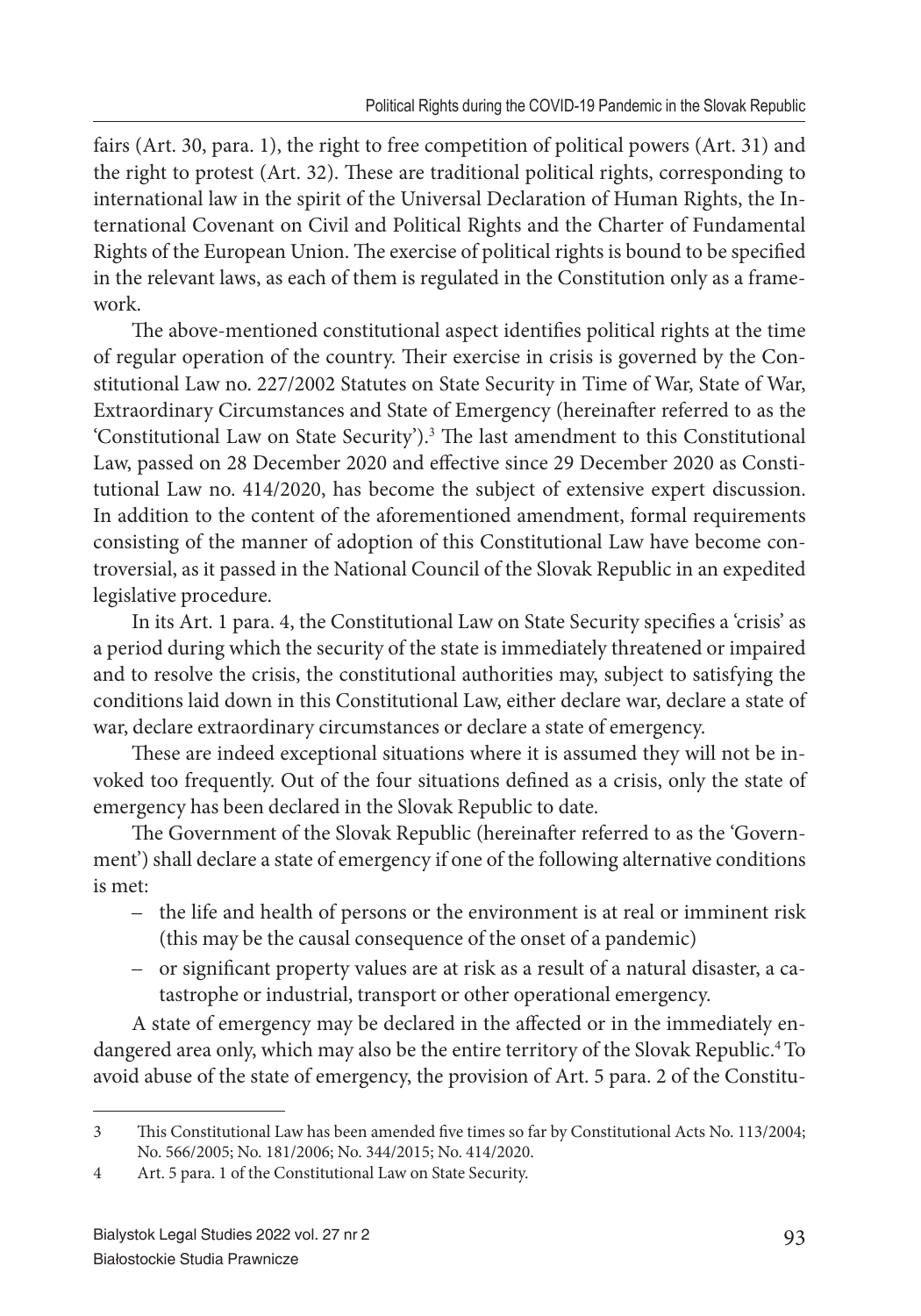tional Law on State Security has been included, according to which a state of emergency may be declared to the extent and time necessary, for no more than 90 days.

It was the last amendment that allowed the state of emergency to be extended by a maximum of another 40 days, even repeatedly, subject to satisfaction of a cumulative condition that it is declared due to threat to life and health of people in a causal consequence of the onset of the pandemic. The Constitutional Law states that this extension must also be declared to the extent and time necessary. Such an extension of the state of emergency must be subsequently approved by the National Council of the Slovak Republic within 20 days of the first day of the extended state of emergency. Should the National Council of the Slovak Republic fail to endorse it, the extended state of emergency shall cease on the day on which the Government's proposal to endorse the extension of the state of emergency does not pass in the Council. The consent of the National Council of the Slovak Republic is also required in the event of repeated declaration of a state of emergency provided less than 90 days have elapsed since the end of the previous state of emergency declared for the same reasons.<sup>5</sup> The solution conceived in this way, i.e. in which two constitutional bodies (the Parliament and the Government) participate in unison, makes a good impression at first glance. However, its credibility is undermined by the manner in which it was adopted, as well as by the fact that it was adopted both at the time of the state of emergency and just before the expiry of the 90-day period, which could not have been extended at that time.<sup>6</sup> The above facts thus put it in a different light and allow it to be assessed as serving a certain agenda. The gravity of the state of emergency also lies in the constitutional possibility of restricting fundamental rights and freedoms, which cannot be implemented at the time of regular operation of the society. The practice of declaring a state of emergency and restricting fundamental rights to date has shown that it would have been more effective had the Parliament endorsed the state of emergency before it was declared, since after the state of emergency had already been declared the Parliament took a rather formal approach to endorsing it, even in the absence of justification for its extension.

The Constitutional Law exhaustively determines which rights may be restricted and determines the possible scope of their restriction as well.

As far as the political rights are concerned, where it comes to the state of emergency, the Constitutional Law on State Security stipulates the respective restrictions only in two cases:

<sup>5</sup> Art. 5 para. 2 of the Constitutional Law on State Security.

<sup>6</sup> The Parliament has resolved the above-mentioned fact through Art. 11a, where it provided for a transitional provision to govern the effective date of the declaration in the sense that it also allowed the state of emergency declared before this Constitutional Law came into force to be extended.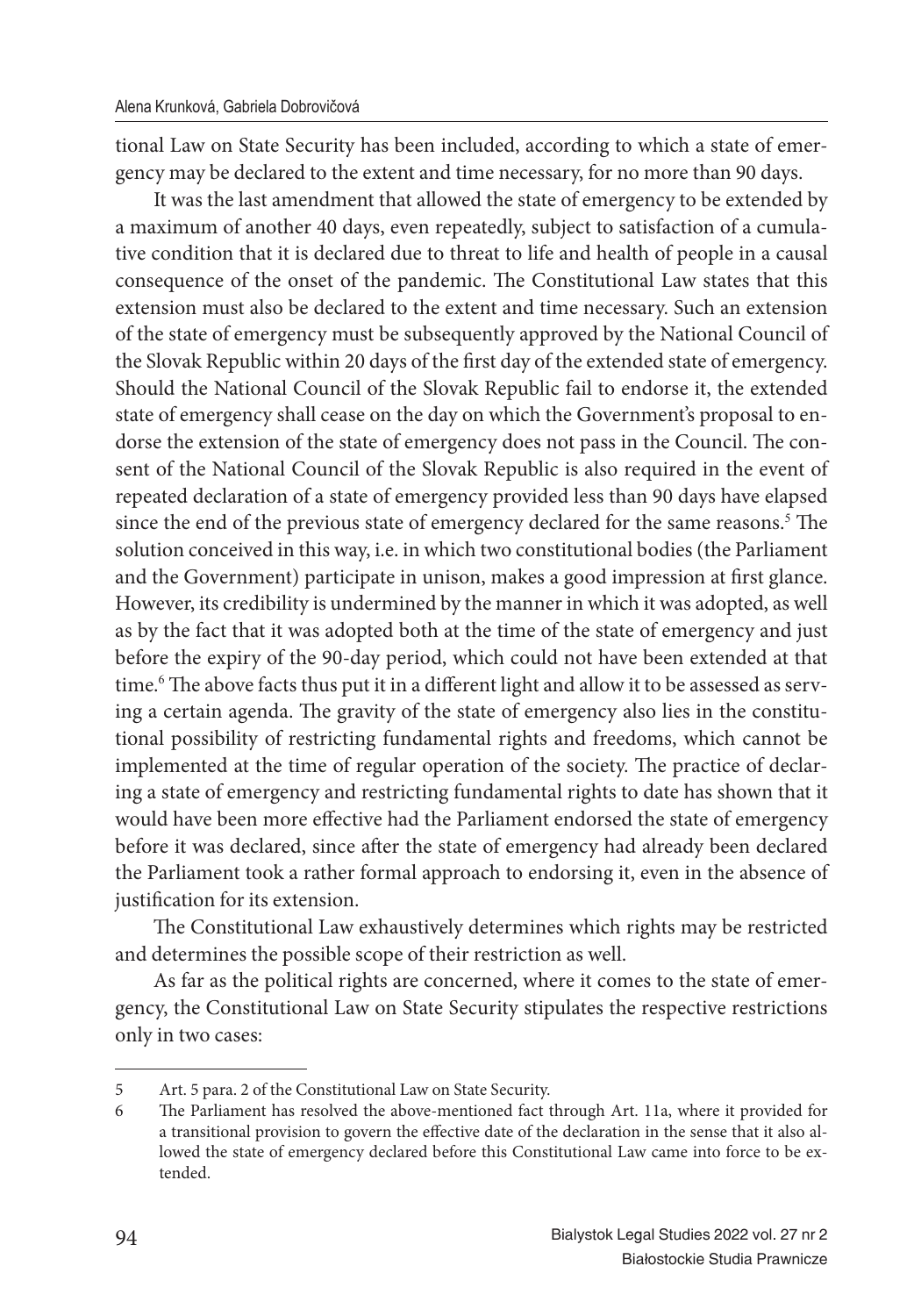- 1. The Government may prohibit the exercise of the right to peacefully assemble or make gatherings in public subject to authorization.
- 2. The Government may restrict the right to freely disseminate information regardless of the borders of the state and freedom of expression in public (Art. 5 para. 3).<sup>7</sup>

Under the state of emergency, the President may, on a proposal of the Government, order extraordinary service to professional soldiers, soldiers in reserve called for regular training or tasks of the armed forces and soldiers of voluntary military training, or call into extraordinary service soldiers in reserve if necessary. We consider it important to add that the scope and time necessary for the restriction must be assessed separately in specific legal relations and differently in relation to their addressees.<sup>8</sup>

## **2. State of Emergency in the Slovak Republic in Application Practice**

Despite the fact that the state of emergency belongs to those situations considered least risky under the Constitutional Law on State Security, and its regulation includes the least possible interference with human rights and freedoms, experience confirms that even in this state it is necessary to approach restrictions of fundamental rights and freedoms in a very cautious manner. Law, including the Constitutional Law, must reflect the crisis not as a para-legal exception, but as a normal occurrence subject to regulation.<sup>9</sup>

<sup>7</sup> In relation to other categories of fundamental rights and freedoms, the Government may limit the inviolability of a person and their privacy by forced stay in a dwelling or by evacuation to a designated place, impose a work obligation aimed at providing supplies, maintaining roads and railways, carrying out transport, operating water pipes and sewers, producing and distributing electricity, gas and heat, providing healthcare, providing social services, implementing measures of social and legal protection of children and social guardianship, maintaining public order or remediating damage, limit the exercise of property rights to real estate to deploy soldiers, members of armed forces, medical facilities, supply facilities, rescue services and release and other technical equipment, limit the exercise of property rights to movable property by prohibiting the entry of motor vehicles or limiting their use for private and business purposes, limit the inviolability of dwelling to accommodate evacuated persons, limit postal services, freedom of movement and stay, ensure the entry into radio and television broadcasting to make announcements for and inform the public, ban the right to strike and implement measures to address the situation of crude oil deficiency.

<sup>8</sup> Great resentment was caused by the Government's Resolution No. 207 of 6 April, by which the Government restricted the freedom of movement and stay by a curfew from 8 April 2020, 0.00 a.m. to 13 April 2020, 11.59 p.m., exactly during the Easter holidays.

<sup>9</sup> As pointed out by Nassehi, from a sociological standpoint, *'even in times of a crisis, modern society operates according to well-known models'* (Neue Zürcher Zeitung [NZZ], No. 99, 29 April 2020, p. 5).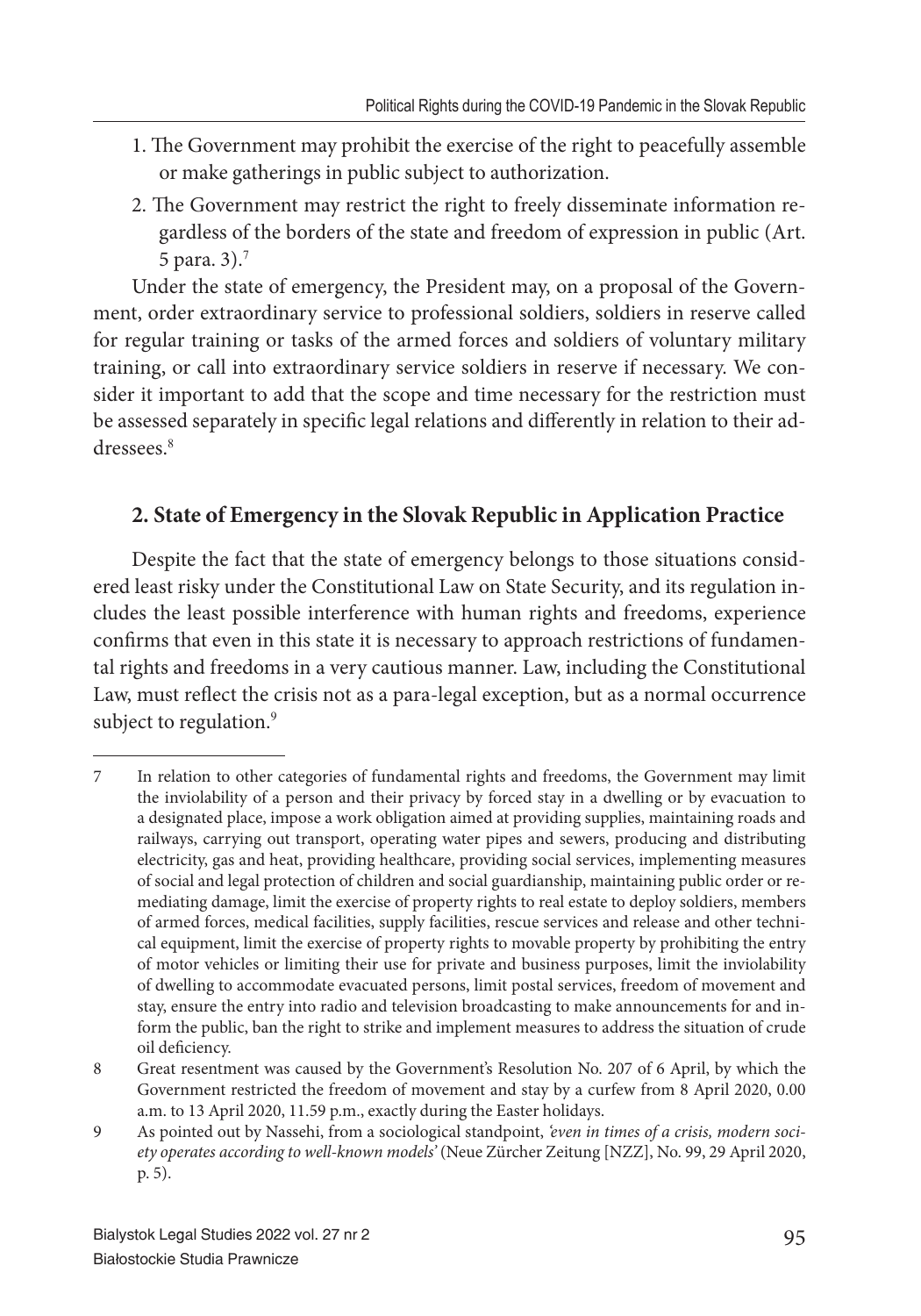In connection with the COVID-19 pandemic, the Government proceeded with declaring a state of emergency and with interfering with fundamental rights for the second time during the so-called first coronavirus wave. Effective as of 16 March 2020, the then Government imposed an obligation of work on healthcare employees of institutional healthcare providers located in the territory of districts in which a state of emergency was declared to ensure healthcare, and as of that date, it prohibited the exercise of the right to strike by persons under the imposed work obligation (Resolution no. 114 of 15 March, no. 45/2020 Statutes). This Government Resolution launched a series of 'Covid resolutions' of the Government, a high number of which, and sometimes the ambiguity of the legislation involved, caused at least confusion and doubts about the effect of the Government resolutions adopted.

Subsequently, the same Government extended the state of emergency and, taking effect on 19 March 2020, imposed an obligation of work on employees of the entities listed in the Annex to Resolution no. 115 (no. 49/2020 Statutes), for example on the employees of holders of a licence to operate a medical facility of institutional healthcare, holders of a licence to operate an emergency medical service ambulance, but also employees of funeral services, and prohibited them from exercising the right to strike.

Before Easter, on 6 April 2020, the already new Government<sup>10</sup> passed Resolution no. 207 (no. 72/2020 Statutes), which restricted the freedom of movement and stay by a curfew from 8 April 2020 starting at 0.00 a.m. to 13 April 2020 expiring at 11.59 p.m., with limited exceptions. From 8 April 2020, it also prohibited, without a similar time limit, the exercise of the right to peacefully assemble, with the exception of persons living in the same household. The track record of the second state of emergency that was declared is unflattering: four times imposition of the obligation to work, four times prohibition on the exercise of the right to strike, long-term restriction on freedom of movement and stay and long-term restriction of the exercise of the right to peacefully assemble. In neither case did the Constitutional Court of the Slovak Republic (hereinafter referred to as the 'Constitutional Court') have an opportunity to examine the constitutionality of the interference with these fundamental rights.

The state of emergency was declared for the third time taking effect from 1 October 2020 (Government Resolution no. 587 of 30 September 2020, no. 268/2020 Statutes), and kept being extended until 16 May 2021 (more than seven months). During this state of emergency, a motion was filed to initiate proceedings before the Consti-

<sup>10</sup> The new and current Government was appointed on 21 March 2020, then on 27 March it approved Resolution No. 169 (No. 64/2020 Statutes), which, with effect from 28 March 2020, imposed a work obligation on employees of residential social services facilities, which are facilities for seniors, care facilities, social services homes, specialized facilities, and on employees of social and legal protection facilities for children and social guardianship, which are centres for children and families. These persons, too, were prohibited from exercising their right to strike.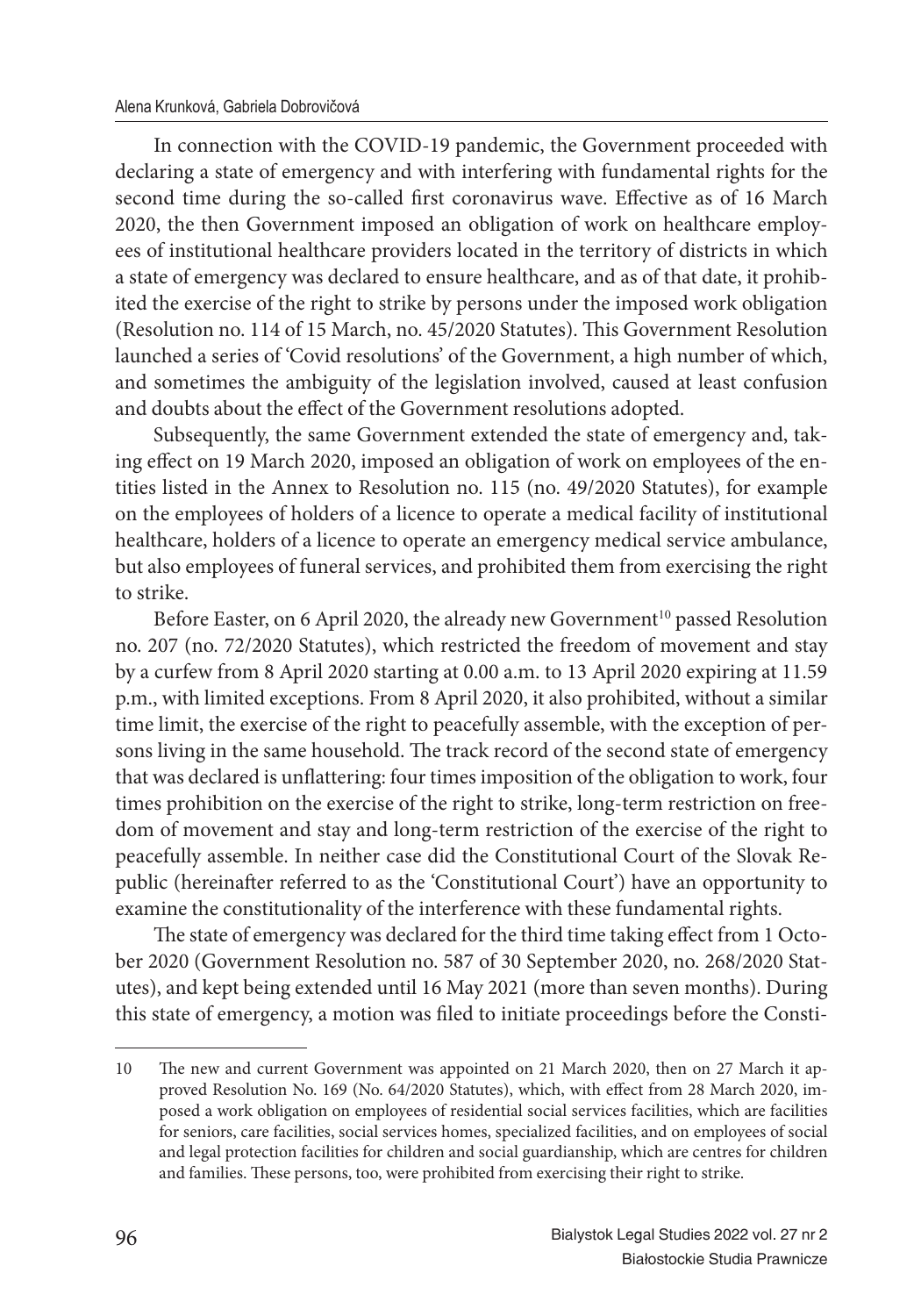tutional Court pursuant to Art. 129 para. 6 of the Constitution. In its finding PL. ÚS 22/2020 of 14 October 2020, the Constitutional Court decided that the adopted Resolution no. 587 complies with the Constitution and the Constitutional Law.

The problem up for debate became the manner in which the measures were being adopted, directly restricting the fundamental rights and freedoms, or secondary rights and freedoms, under the state of emergency. This provided the ground for a broad expert discussion<sup>11</sup>, which culminated in the issue being addressed by the Constitutional Court.<sup>12</sup>

The Venice Commission<sup>13</sup> has already drawn attention to the risk of abuse of emergency powers and recommended that the legislation contained in laws and sublegal acts should be as detailed as possible and should not contain open clauses.<sup>14</sup> However, the Parliament adopted the opposite tack and in the amendment to the Public Health Protection Act, it enshrined an open competence clause with respect to the Slovak Republic Health Department and the Public Health Authority of the Slovak Republic.<sup>15</sup>

<sup>11</sup> See e.g. M. Domin, What to do with an assembly held in violation of the state of emergency conditions? https://comeniusblog.fl aw.uniba.sk/2020/10/22/co-robit-so-zhromazdenim-konanym-v-rozpore-s-podmienkami-nudzoveho-stavu/; I. Slovák, A few remarks on criminal liability of persons spreading conspiracies during the COVID-19 pandemic, https://comeniusblog.flaw.uniba.sk/2020/10/28/niekolko-poznamok-k-trestnej-zodpovednosti-osob-siriacich-konspiracie-v-case-pandemie-COVID-19/; Burda, E., State of emergency, restriction of the right to assemble and legal risks connected with disrespecting it, https://comeniusblog. flaw.uniba.sk/2020/11/15/nudzovy-stav-obmedzenie-zhromazdovacieho-prava-a-pravne-rizika-spojene-s-jeho-nerespektovanim/; R. Lysina, Imposing quarantine on Roma settlements – Fast and Furious Ride of the Regional Public Health Authorities?, https://comeniusblog.flaw. uniba.sk/2021/02/26/karantenizacia-romskych-osad-rychla-a-zbesila-jazda-regionalnych-uradov-verejneho-zdravotnictva/; G. Dobrovičová, A few notes on the measures of the Public Health Authority of the Slovak Republic, https://comeniusblog.flaw.uniba.sk/2020/11/09/niekolko-poznamok-k-opatreniam-uradu-verejneho-zdravotnictva-slovenskej-republiky/.

<sup>12</sup> PL. ÚS 22/2021 of 14 October 2020, PL. ÚS 2/2021 of 31 March 2021, PL. ÚS 8/2021 of 26 May 2021, PL. ÚS 4/2021 of 8 December 2021.

<sup>13</sup> Venice Commission, CDL (2020)018, Preliminary report on the measures taken in the Member States of the European Union as a result of the COVID-19 crisis and their impact on democracy, the rule of law, and fundamental rights, 8 October 2020, point 58.

<sup>14</sup> For example, empowering the executive branch to adopt 'any other measures that might be necessary to deal with the state of emergency'.

<sup>15</sup> Th e Health Department and the Public Health Authority of the Slovak Republic were entitled to 'impose further measures by which they could prohibit or order further activities to the necessary extent and for the necessary time.' It is worth pointing out that the competence of the Health Department was limited to critical situations, but the competence of the Public Health Authority was determined without any limitation. In its finding PL. ÚS 4/2021 of 8 December 2021, the Constitutional Court of the Slovak Republic ruled on the unconstitutionality of the provisions governing open competence clauses.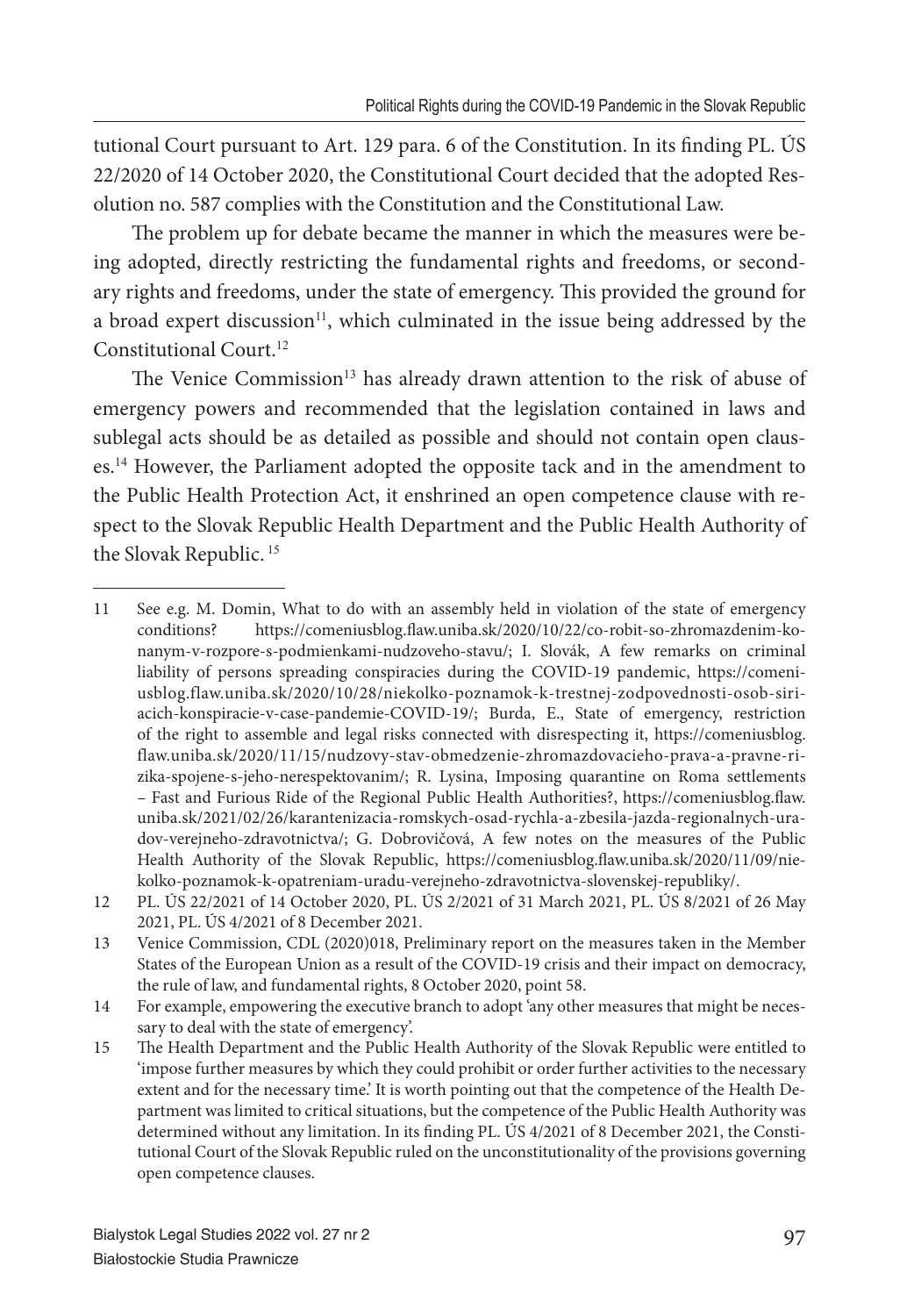Measures taken by the Public Health Authority during the state of emergency specifying behaviour of entities in the form of a ban or order due to the COVID-19 pandemic were largely involved in the restriction of fundamental rights and freedoms.<sup>16</sup> A serious problem is that individuals do not yet have effective tools with which they would be entitled to challenge, by judicial means, the constitutionality and legality of emergency measures. The measures are contained in sublegal legislation and the Constitutional Court Law<sup>17</sup> does not grant an individual an active procedural legitimacy to file a petition regarding non-compliance of a law of lower legal force with a law of higher legal force. This created wide room for the executive branch (Public Health Authority and Regional Public Health Authority) to issue emergency measures with only limited review by the Constitutional Court.<sup>18</sup> The question thus arises about who is to make essential decisions on Covid policy. The answer is not straightforward and is based on a traditional conflict of competence. It is not enough if the problem of substantive decisions is seen as a problem of 'power-sharing' between the Parliament and the Government. The Parliament is the place where decisions that correspond to democratic legitimacy are to be made. Clear laws must be enacted in Parliament to determine how much must be allowed and how much must be tightened up in order for measures to have effect. If the Parliament is passive, the focus shifts to the executive branch, from which help is sought. Yet, decisions of the executive branch pertaining to the issue examined are viewed negatively, because the Government cannot restrict fundamental rights and freedoms.<sup>19</sup>

The above facts have also been reflected to a considerable extent in the exercise of political rights. In general, fundamental rights and freedoms cannot be presented as a product of administration authorizations and failures because that is not what they are.

<sup>16</sup> For example, restrictions of freedom of movement and stay were reflected in the Public Health Authority measure that closed schools and restricted the right to education, or restrictions of the right to peacefully assemble were reflected in the Public Health Authority measure that restricted mass events and restricted the right to freely express one's religion or belief.

<sup>17</sup> Act no. 314/2018 Statutes on the Constitutional Court of the Slovak Republic.

<sup>18</sup> The consequence of this is the fact that so far there has been only one decision of the Constitutional Court issued on the basis of a petition filed by the Public Defender of Rights of the Slovak Republic, which ruled on the inconsistency of the provisions of the Public Health Protection Act regulating quarantine measures as a restriction of personal freedom guaranteed by Art. 17 para. 1 and 2 of the Slovak Republic Constitution. More details in the Finding of the Constitutional Court of the Slovak Republic PL. ÚS 4/2021 of 8 December 2021.

<sup>19</sup> For more details: ZEH, W. Pandemie und Parlament, (In:) Ooyen, van R. Ch. and Wasserman, H. Recht und Politik. Beiheft 7. Zeitschrift für deutsche und europäische Rechtspolitik. Corona und Grundgesetz, Berlin: Duncker & Humboldt, 2021, p. 23.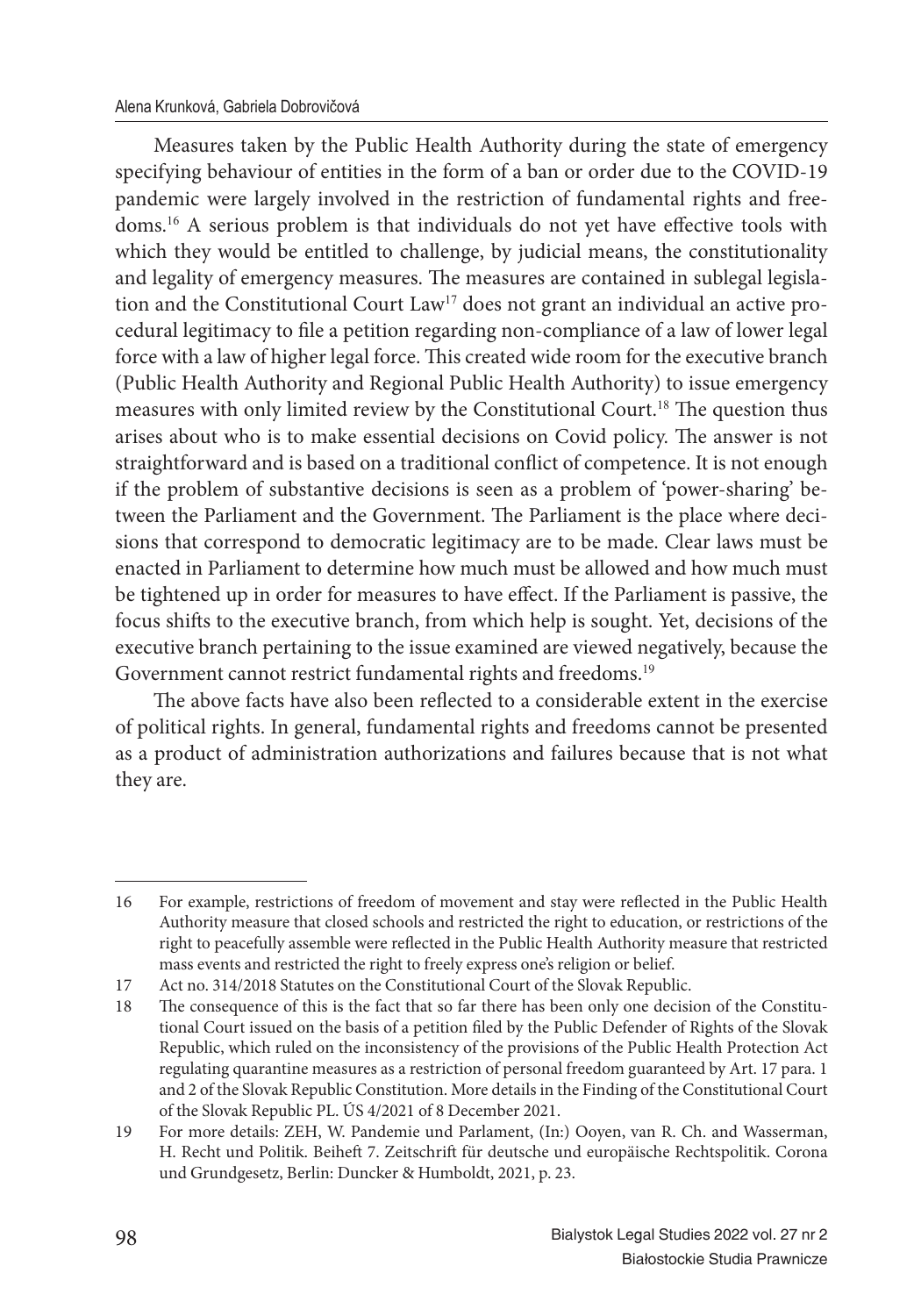## **3. Exercising Political Rights during the COVID-19 Pandemic**

It should be noted at the outset that the natural decline in the exercise of certain political rights was related directly to the restriction of freedom of movement and stay and the curfew. The Slovak Republic was applying a state of emergency regime with which it had not had any extensive experience. The state focused on issuing measures to prevent the spread of the virus and the society went into a social downturn, although under the Constitutional Law on State Security, it was only possible to prohibit the exercise of the right to peacefully assemble or to make gathering in public subject to authorization, or to limit the right to freely disseminate information regardless of state borders and freedom of expression in public from the catalogue of political rights.

If we were to examine the exercise of political rights in terms of the constitutional structure, the restrictions probably least affected the first one in order, namely the freedom of expression and the right to information (Art. 26 of the Constitution). The Government did not make use of the option afforded thereto by the Constitutional Law on State Security of restricting the right to freely disseminate information regardless of national borders and freedom of expression in public, as the nature of this right and the purpose of the state of emergency did not require it to do so and was not necessary. In this context, it is important to remember that freedom of expression cannot be perceived individually and separately from other rights. This is because it is closely linked to some human rights, such as freedom of thought, conscience, religion or belief, or freedom of scientific research, but it is also linked to the petition right and the right to assemble or associate. 'Freedom of expression belongs to the realm of human freedom which is primarily connected with the inner sphere of consciousness and includes the attributes of this human freedom, which include freedom of conscience, freedom of thought and freedom to hold, disseminate, and receive opinions on all issues related to life of the society. Freedom of expression is practically inseparable from freedom of thought. No society in which these freedoms are not respected is free, no matter what form of government this society (state) has. Every person has an inalienable right to express their opinion in public, and prohibiting public expression means destroying freedom of expression.'<sup>20</sup> During the state of emergency and the so-called lockdown related thereto, the exercise of freedom of expression moved to the virtual environment. Multiple manifestations of a diverse nature, revealing a new dimension of freedom of expression and the right to information, appeared in particular on social networks.

The work of public authorities on the pandemic has also required intelligible communication, providing as much information as possible, developing streams of thought, opinions and argumentative models in the course of public opinion forma-

<sup>20</sup> Cf. finding in case no. II. ÚS 439/2016 of 27 October 2016.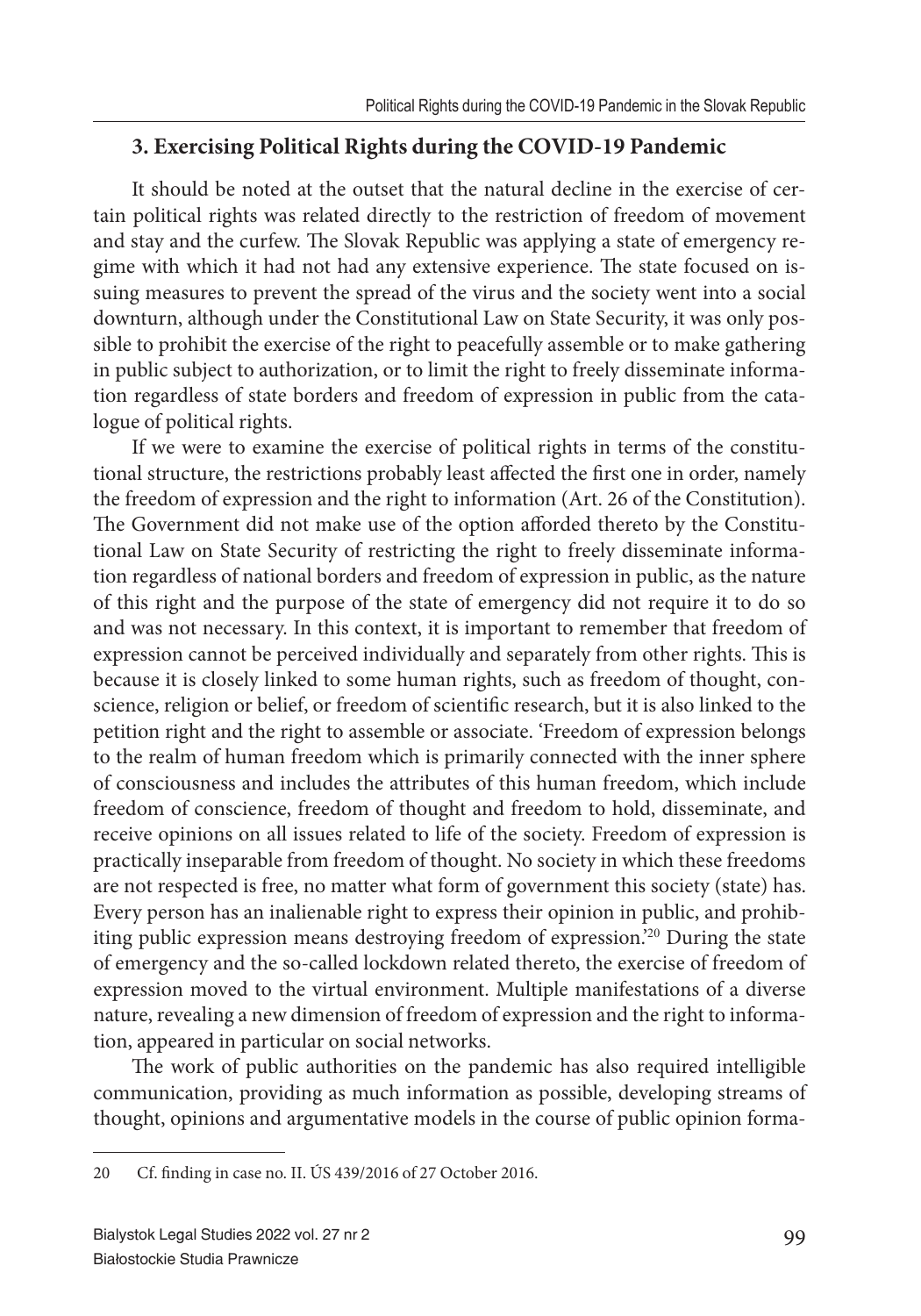tion. This limits the scope for presenting differing views by 'corona deniers' under the pretext of pluralism, the acceptability of which is problematic. The Government may not have chosen the most appropriate path in responding to the growing amount of false information that is produced and disseminated, especially in connection with the COVID-19 pandemic, by proposing a new crime in the forthcoming amendment to the Criminal Code titled 'Dissemination of false information'. The Government's move is evaluated by the professional public as also an attempt to introduce censorship of different views. This gives rise to concerns as to whether the introduction of the offence in question will not result in the suppression of debate, the gradual disappearance of arguments and counter-arguments and the criminalization of opinions that are not referred to as majority opinions, and in particular whether freedom of expression will not become suppressed. 'The Constitutional Court has already stated that freedom of expression in all states that are built on democratic principles is one of the fundamental pillars of democracy and applies not only to information and ideas that are received favourably or are considered harmless or neutral, but also to those that offend, shock or disturb the state or a part of the population, which is the operation of the requirements of pluralism, tolerance, and openness, without which it is impossible to talk about a democratic society.' <sup>21</sup>

The right to petition (Art. 27 of the Constitution), as another of the political rights, is sometimes also perceived as the so-called support right, which usually allows those who enjoy this right to exercise their other rights. As to this matter, the Constitutional Court stated: 'The right to petition thus acquires an information dimension guaranteeing the petitioner an informal communication channel, drawing the attention of a public authority to a problematic matter of public or other common interest. Consequently, the right to petition naturally also has an implementation dimension, consisting of the obligation of the public authority to investigate the petition, to process it and to communicate the result of its processing to the person designated in the petition as a representative acting towards a public authority. However, the content of the right to petition does not extend further towards naming the prescribed ways of handling the petition or even naming the only possible way of handling it.<sup>22</sup> According to the Constitution, a petition may be presented in three alternative but equivalent forms – in the form of a petition, proposal or complaint.<sup>23</sup> The right to petition is very closely linked to freedom of expression. According to the jurisprudence of the Constitutional Court of the Slovak Republic<sup>24</sup>, it was even con-

<sup>21</sup> Finding in case no. II. ÚS 307/2014 of 18 December 2014.<br>22 Cf finding in case no. PL 11S 4/2016 of 10 May 2017

Cf. finding in case no. PL. ÚS 4/2016 of 10 May 2017.

<sup>23</sup> A special category are complaints which are assessed in accordance with the Act on Complaints no. 9/2010 Statutes, as amended.

<sup>24</sup> In the event that the complainant contacts the competent public authority with correspondence in the public interest that the complainant does not disclose, the protection requirements pursuant to Art. 10 para. 2 of the Convention, in such a case, are not balanced against freedom of expres-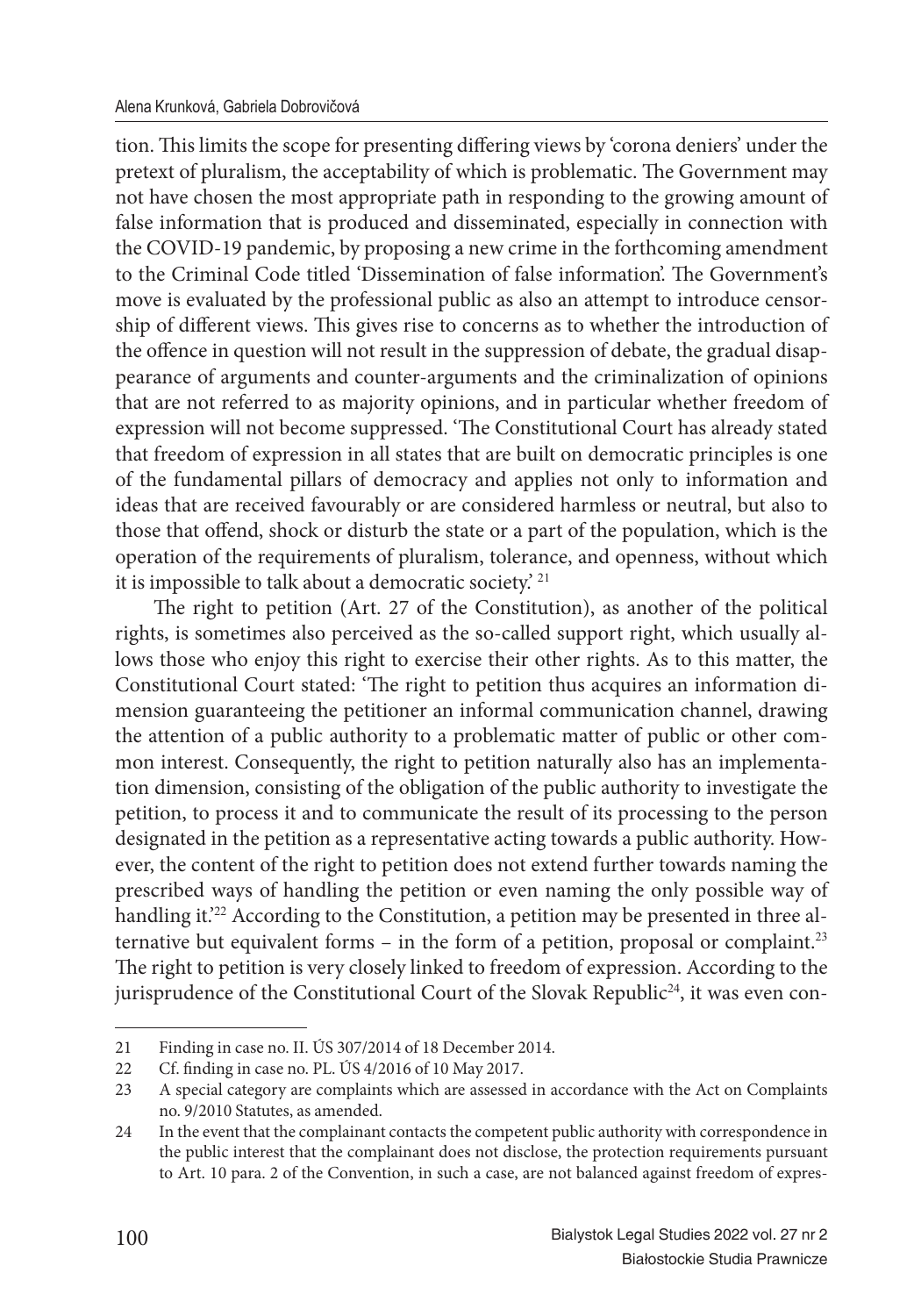sidered a part of the freedom of expression – *'The right to petition within the meaning of Art. 27 para. 1 of the Constitution may be understood as a special form of freedom of expression regulated in Art. 26 para. 1 of the Constitution.'*<sup>25</sup> Petitions may be drawn up in writing (in paper form) or electronically.<sup>26</sup> The above methods are equivalent in terms of the effects they cause, but the electronification of petition sheets has specific rules of their implementation for the management of the electronic portal. All content and formal requirements stipulated in the Petition Law<sup>27</sup> apply equally to petitions filed in writing as well as to petitions filed electronically. Therefore, the exercise of the right to petition in electronic form was also possible under the state of emergency, which was also used in the petition for the early parliamentary elections. At the beginning of 2021, the political parties constituting the opposition in Parliament initiated the activities necessary for holding a referendum based on the citizens' petition in accordance with Art. 95 para. 1 of the Constitution. The Petitions Committee submitted the petition, with over 600,000 signatures, to the Presidential Palace Registry on 3 May 2021 calling for a referendum on early elections. Subsequently, pursuant to Art. 95 para. 2 of the Constitution, the President of the Slovak Republic (hereinafter referred to as the 'President') approached the Constitutional Court for it to assess whether the subject matter of the proposed referendum was in accordance with the Constitution of the Slovak Republic or not. Although at a closed hearing on 7 July 2021 the Constitutional Court ruled that the question under review in the referendum was unconstitutional, the exercise of the right to petition in the state of emergency was made possible.

The only political right that was restricted under the Constitutional Law on State Security was the right to peacefully assemble – the right to gather (Art. 28 of the Constitution). In terms of its importance, it is a fundamental political right, and we can also characterize it as a right enabling the exercise of the freedom of expression and other related political rights.<sup>28</sup> The right to assemble may be closely linked to the right to vote (in particular in connection with election campaigning), religious freedom, the right to own property, the right to judicial protection, or the protec-

sion or discussion on matters of public interest, but with the complainant's right to turn to the authorities competent to deal with such initiatives with their complaints about alleged irregularities in the procedure of public officials. Cf. Regulation (EU) 2019/788 of the European Parliament and of the Council on the European Citizens' Initiative.

<sup>25</sup> Cf. decision in case no. I. ÚS 38/94 of 27 February 1995.

<sup>26</sup> The said change occurred in accordance with Act no. 29/2015 Statutes of 28 January 2015 amending the Act on the right to petition and, at the same time, supplementing Act no. 305/2013 Statutes on the electronic form of exercising the powers of public authorities as amended (the e-Government Act). With effect from 1 September 2015, the possibility of implementing the right to petition by electronic means was introduced.

<sup>27</sup> Act no. 85/1990 Statutes on the Petition Right, as amended.

<sup>28</sup> J. Drgonec, Fundamental Rights and Freedoms under the Constitution of the Slovak Republic, Volume 2, Bratislava: MANZ, 1999.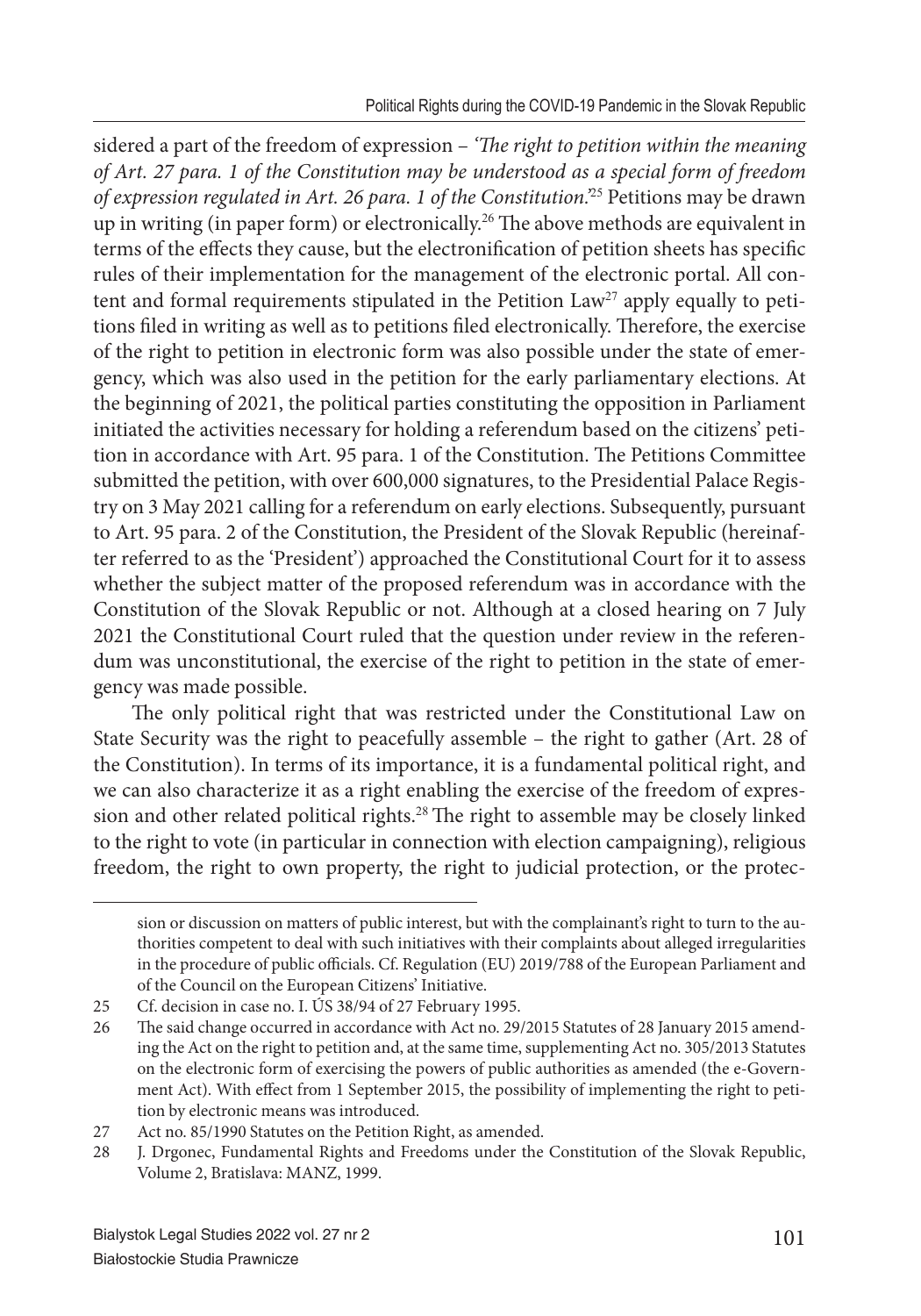tion of the physical integrity of a person and the prohibition of discrimination.<sup>29</sup> On this basis, it can be characterized as a right that reaches beyond the scope of political rights. It should also be emphasized that the Constitution guarantees peaceful exercise of the right to assemble as a means of communication, thus implicitly excluding any forms of riot or violent or aggressive assembling. Due to the fact that the exercise of the right to assemble<sup>30</sup> requires a collective element and assumes gathering of people mostly in a limited (close) quarters, its restriction in the time of a pandemic made some sense**.** However, its restriction also interfered with the exercise of other rights, e.g. that of religious freedom. The restriction of the right to assemble was in place almost throughout 2020 and subsequently until 14 May 2021.

It is worth emphasizing that even in a state of emergency, fundamental rights and freedoms can be restricted only temporarily, i.e. the temporal dimension of proportionality (most often for a few weeks) is important. Restrictions that are initially considered to be admissible must be monitored and subsequently checked as to whether they are still appropriate.<sup>31</sup> As follows from the above, the long-term restriction of the right to assemble in the Slovak Republic was not subject to assessment and it was not checked as to whether it is still necessary and the test of necessity was not applied.

In the context of freedom to assemble, the courts in the Federal Republic of Germany recognized that an absolute ban on assembly, without introducing more lenient measures (in particular as regards distance regulations and other hygiene requirements to be observed at the gathering), was disproportionate.<sup>32</sup>

In the first wave of the pandemic, by its Resolution no. 207, the Government banned the exercise of the right to peacefully assemble as of 8 April 2020, with the exception of persons living in a common household, and this ban was lifted only with effect from 10 June 2020.

Subsequently, in the second wave, by its Resolution no. 645 of 12 October 2020 (no. 284/2020 Statutes), effective from 13 October 2020, the Government limited the right to peacefully assemble to six persons, except for persons living in the same household. This was followed by a substantial restriction of the freedom of movement and stay by a curfew with certain exceptions under Resolution no. 678 of 22 October 2020 (no. 290/2020 Statutes), Resolution no. 693 of 28 October 2020 (no. 298/2020 Statutes) and Resolution no. 704 of 4 November 2020 (no. 306/2020 Statutes). The

<sup>29</sup> J. Svák, and T. Grünwald, Transnational human rights protection systems, Volume I, The structure of the systems and the protection of political rights, Bratislava: Wolters Kluwer, 2019, p. 447 et seq.

<sup>30</sup> Act no. 84/1990 Statutes on the Right to Assemble, as amended.

<sup>31</sup> S. Rixen, Grenzenloser Infektionsschutz in der Corona-Krise? (in:) van R.Ch. Ooyen and H. Wasserman (eds.), Recht und Politik. Beiheft 7. Zeitschrift für deutsche und europäische Rechtspolitik. Corona und Grundgesetz, Berlin: Duncker & Humboldt, 2.

<sup>32</sup> See BVerfG, Beschl. v. 15. 04. 2020– 1 BvR 828/20 – (www.bverfg.de).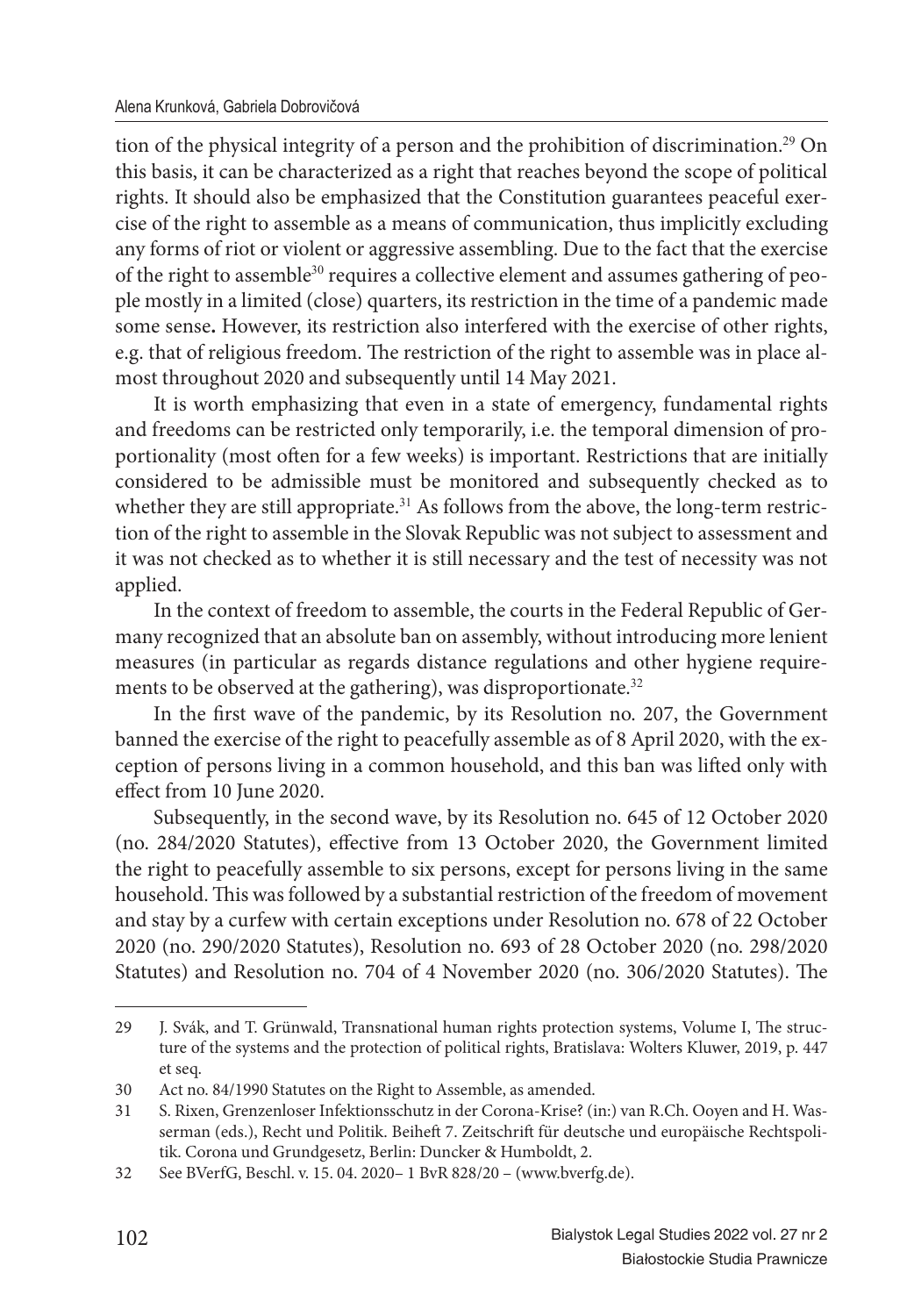right to peacefully assemble was almost completely banned for 38.52% of 366 days in 2020.<sup>33</sup> Nevertheless, several protest rallies took place in the Slovak Republic, namely on 17 October 2020 in Bratislava outside the Office of Government, which was dispersed by the police. Subsequently, on 17 November 2020, protest rallies were held in several cities in Slovakia against the measures introduced in connection with the COVID-19 pandemic and against the Government of Igor Matovič.<sup>34</sup> These were assemblies clearly held in violation of the rules resulting from the Government Resolution issued in connection with the declared state of emergency. There was no doubt that this was an exercise of a political right and that the number of participants that assembled was many times higher than six.<sup>35</sup>

On the other hand, it should also be noted that the restriction of the right to assemble was in place for a disproportionately long time, and these protests may not be limited to participation solely by 'corona deniers', but might have included concerned citizens who feared for their businesses, work or the advancement of their children, who came to oppose public authorities, as the latter did not seem to take their problems sufficiently seriously and had failed at creating at least some room for co-decision-making.

The right to associate (Art. 29) can be perceived in a way as a 'continuation' of the right to assemble. 'Unlike assembling, which is only a limited form of association of natural persons (citizens) and ceases upon their parting, associating is the right to associate in a permanent form.<sup>36</sup> At the same time, it is a specific constitutional formulation that simultaneously combines that right with freedom.<sup>37</sup> The right to associate is an individual subjective right granted to a natural person or legal entity, and it is also one of those fundamental rights the purpose of which can be achieved only by joint exercise of the right by multiple persons.<sup>38</sup> With respect to this, the Constitutional Court stated: 'Regarding the political nature of the right to associate, it means the ambition to participate in the formation and creation of a political system. In this sense, the right to associate represents an important level of the process by which an individual coming from an atomized mass of individual legal entities integrates into

<sup>33</sup> V. Bujňák, Prohibition to exercise the right to peacefully assemble during Christmas in the context of hitherto development, Comenius blog, https://comeniusblog.flaw.uniba.sk/2020/11/12/ zakaz-uplatnovania-prava-pokojne-sa-zhromazdovat-pocas-vianoc-v-kontexte-doterajsieho-vyvoja/.

<sup>34</sup> https://www.teraz.sk/slovensko/sledujeme-protesty-na-slovensku/508408-clanok.html.

<sup>35</sup> https://comeniusblog.flaw.uniba.sk/2020/10/22/co-robit-so-zhromazdenim-konanym-v-rozpore-s-podmienkami-nudzoveho-stav/.

<sup>36</sup> M. Čič et al., Commentary on the Constitution of the Slovak Republic, Bratislava: Eurokodedex, s.r.o., 2012, p. 216.

<sup>37</sup> J. Drgonec, Constitution of the Slovak Republic. Theory and Practice. 2nd revised and amended edition, Bratislava: C.H. Beck, 2019, p. 715.; as to the definitions see also S. Košičiarová, Right and duty to associate (public law aspects), Prague: Leges, 2019, pp. 12–17.

<sup>38</sup> Act No. 83/1990 Statutes on Citizens Associating, as amended.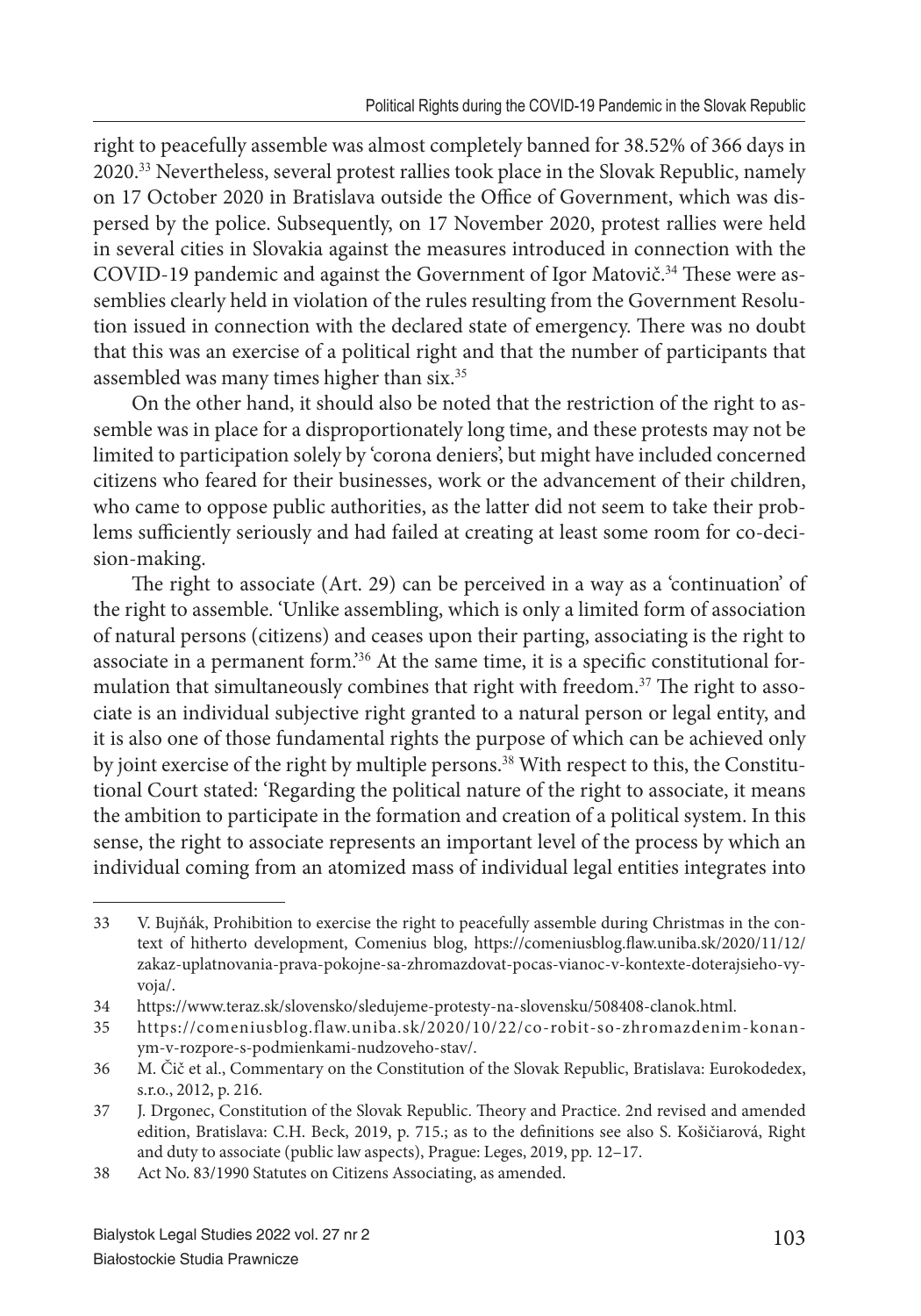society for the purpose of promoting and transforming their own will and individual interests into the level of social interests. The above-mentioned process is constitutionally determined at the first stage by freedom of expression (Art. 26 para. 1 and 2 of the Constitution), the right to peacefully assemble at the second stage (Art. 28 of the Constitution), the right to freely associate at the third level (Art. 29 para. 1 of the Constitution) and culminates in the exercise of the right to associate in political parties and movements (Art. 29 para. 2 of the Constitution). Freedom of association plays a key role in the process outlined. Crucially dependent on it is the realization of democracy in a modern rule of law, as it bridges the imaginary gap between the state and the individual.<sup>'39</sup> The second paragraph of Article 29 contains a combination of two rights – the right to form political parties and movements and the right to associate in political parties and movements. These rights are interrelated, but they can also be exercised separately.<sup>40</sup> No specific form of restriction of the above right occurred under the state of emergency.

The right to participate in the administration of public affairs (Art. 30), as one of the most important political rights, is regulated by the Constitution in three forms, namely in the form of direct exercise of power, in the form of direct democracy, in particular by a referendum (Art. 30, para. 1), in the form of the right to vote (Art. 30, para. 1, 2 and 3) and finally through the right of access to elected or other public office (Art. 30, para. 4). These forms must be understood only as rights, not duties. Citizens are, therefore, not obliged to run for a public office or to participate in direct exercise of democracy, neither does the Constitution provide for an electoral obligation.

Of the above-mentioned forms of this political right, we focus on the right to vote, as its exercise under the state of emergency requires a specific approach, even though it cannot be restricted under the Constitutional Law on State Security. Electoral law in the Slovak Republic is exercised in several forms – in the elections to the National Council of the Slovak Republic, in the presidential elections, in the elections to the European Parliament and in the elections to the local self-government bodies (municipalities and higher territorial units).<sup>41</sup>

A few comments are made on different types of elections in relation to the pandemic. The first case of COVID-19 was confirmed in Slovakia on 6 March 2020, which means only less than a week after the last elections to the National Council, which took place on 28 February 2020, were held. Had these elections been held even a week or two later, postponing them for reasons of public health protection would have very likely been on the table. There is no doubt that if several hundred people met

<sup>39</sup> Finding in case no. PL. ÚS 11/2010 of 23 November 2010.

<sup>40</sup> J. Drgonec, Constitution of the Slovak Republic, *op. cit.*, p. 717.

<sup>41</sup> The implementation of all types of elections is regulated by the so-called Electoral Code - Act no. 180/2014 Statutes on Conditions for Exercising the Voting Right, as amended.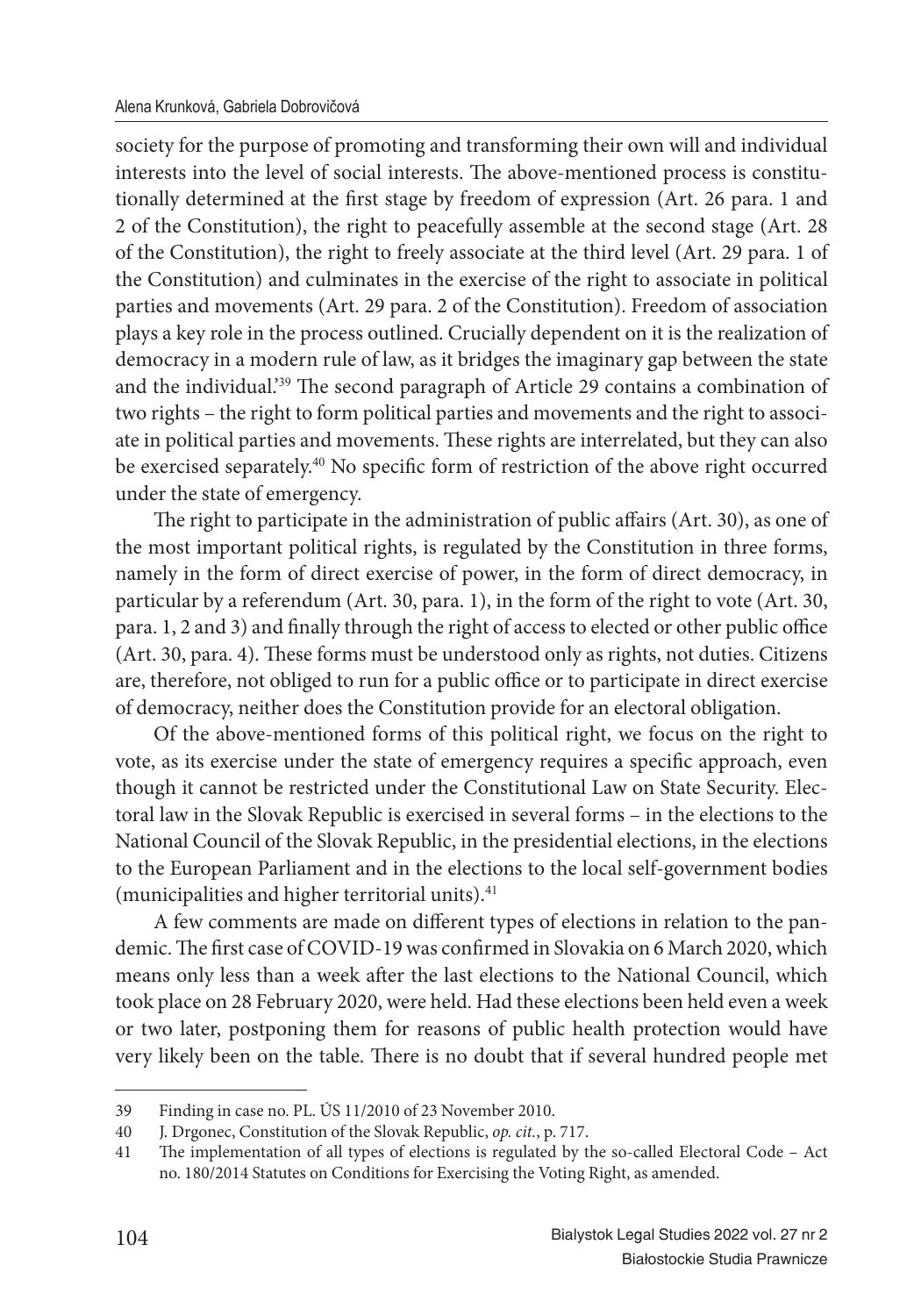in almost 6,000 polling stations throughout the territory of the Slovak Republic, that would almost guarantee the further spread of infectious disease.<sup>42</sup>

A different situation occurred in relation to municipal elections, where new and supplementary elections were held twice during the pandemic, on 3 October  $2020^{43}$  and 15 May  $2021^{44}$ . The first of these took place in 48 municipalities in Slovakia, where it was necessary to finish voting for mayors and local council members. Pursuant to Act no. 180/2014 Statutes on Conditions for Exercising the Voting Right, as amended (hereinafter referred to as the 'Voting Right Act'), a barrier to exercising one's right to vote is the restriction of personal freedom provided for by law for the protection of public health. Thus persons who were ordered to isolate at home could not exercise their right to vote, even by means of a portable ballot box.<sup>45</sup> It was essential that district electoral committees be able to identify a voter with a barrier to the right to vote, which was only possible in liaison with the relevant regional public health authorities. Thus, on the election day, the district election committees had a list of voters marked with a note about having a barrier to their voting right under § 4 of the Voting Right Act which concerned voters who were ordered to isolate.<sup>46</sup> For this reason, telephone hotlines were established for the election committees and the election day was jointly monitored by the Home Department, the State Commission for Elections and Control of Political Parties Funding, as well as the Public Health Authority of the Slovak Republic. The case of the elections of 15 May 2021 was similar. Fortunately, in both cases the elections took place without major complications. Due to the nature of municipal elections, additional elections to municipal offices were scheduled for 23 October 2021<sup>47</sup> in 20 municipalities in Slovakia. Other types of elections did not happen during the state of emergency as their periodic schedule did not coincide therewith*.* 

Article 31 of the Constitution contains no specific right and rather establishes a constitutional principle; it is of a general nature<sup>48</sup>, according to which the statutory regulation of the rights provided for in Art. 30 must allow and facilitate free

<sup>42</sup> See M. Domin, Elections at the time of the pandemic (constitutional view), https://comeniusblog. flaw.uniba.sk/2020/03/18/volby-v-case-pandemie-ustavnopravny-pohlad/.

<sup>43</sup> Declared under the decision of the Chairman of the National Council of the Slovak Republic no. 187/2020 Statutes of 4 July 2020.

<sup>44</sup> Declared under the decision of the Chairman of the National Council of the Slovak Republic no. 54/2021 Statutes of 9 February 2021.

<sup>45 33</sup> mayors and 28 municipal councillors were to be elected in the supplementary municipal elections. More than 32,000 voters were expected to arrive at the polling stations in 55 precincts.

<sup>46</sup> M. Domin, Isolation in the home environment and exercise of the voting right, https://comeniusblog.flaw.uniba.sk/2020/07/28/izolacia-v-domacom-prostredi-a-vykon-volebnego-prava/#\_ftn1.

<sup>47</sup> Declared under the decision of the Chairman of the National Council of the Slovak Republic no. 235/2021 Statutes of 8 June 2021.

<sup>48</sup> M. Čič, et al., Commentary on the Constitution of the Slovak Republic, Bratislava: Eurokodedex, s.r.o., 2012, p. 230 et seq.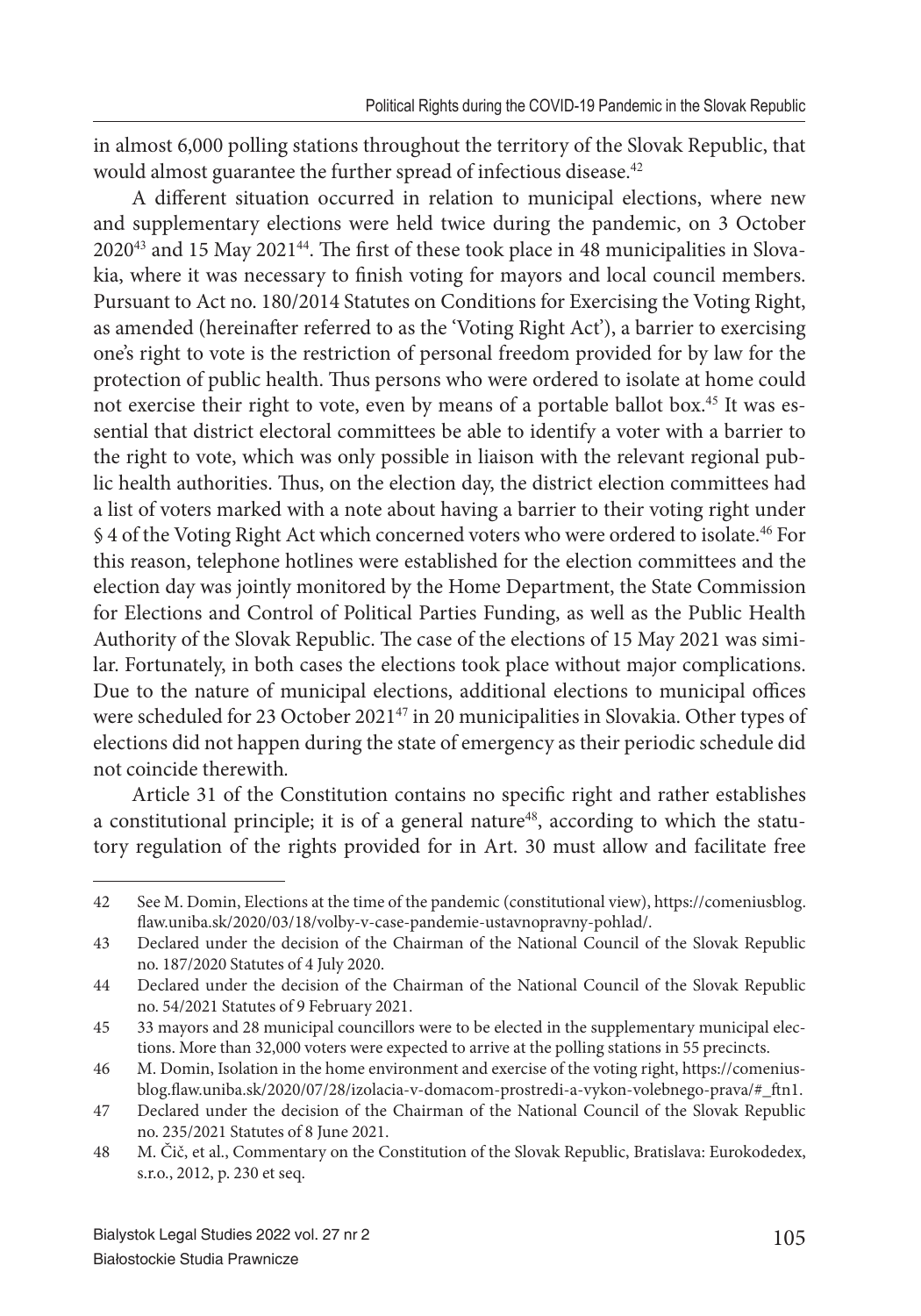competition of political forces in a democratic society. This principle does not apply to free competition between political parties and movements only. Free competition between political forces is also guaranteed within individual political parties and movements, among all citizens exercising the constitutional right of access to elected  $off <sub>49</sub>$ 

The right to protest (Art. 32 of the Constitution) closes the category of political rights in terms of the constitutional system. In order for any mass protests of citizens of a peaceful or less peaceful nature to be regarded as the exercise of the right to protest and not an anarchy, the mandatory material conditions of a cumulative nature laid down in the Constitution must be satisfied. Within the meaning of the Constitution, one of them is the fact that the democratic order of fundamental human rights and freedoms in the country, referred to in this Constitution, is being scrapped. The second essential condition that must be met for constitutional exercise of the right to protest is the fact that the constitutional bodies are obstructed in carrying out their activity and, simultaneously, the use of legal means has proved ineffective, or was effective, but subsequently blocked. With respect to this matter, the Constitutional Court stated that: 'The right to protest is the ultimate means for the citizens to resort to only if the democratic order of fundamental rights and freedoms is threatened in the territory of the Slovak Republic and the public authorities cannot or do not want to ensure it.'<sup>50</sup> Hopefully, it will not be necessary to exercise this right in the Slovak Republic either under a state of emergency or during regular operation of society.

## **Conclusion**

Based on legal analysis and empirical experience, several conclusions can be drawn with respect to the issue examined:

- Experience with a long-lasting state of emergency shows that the society is sufficiently rational and adaptable.
- In the Slovak Republic, both the Parliament and the Government have largely failed in handling the coronavirus crisis. This is evidenced by long-lasting restrictions of fundamental rights and freedoms, the non-reviewability of emergency measures by the judiciary and somewhat lacking emergency legislation.
- It seems necessary to adopt a law that would regulate measures aimed at controlling epidemics caused by infectious diseases and respect constitutional complexity in restricting fundamental rights and freedoms (Art. 13 of the Constitution of the Slovak Republic).

<sup>49</sup> Finding in case no. PL. ÚS 15/98 of 11 March 1999.

<sup>50</sup> Decision in case no. II. ÚS 105/07 of 24 May 2007.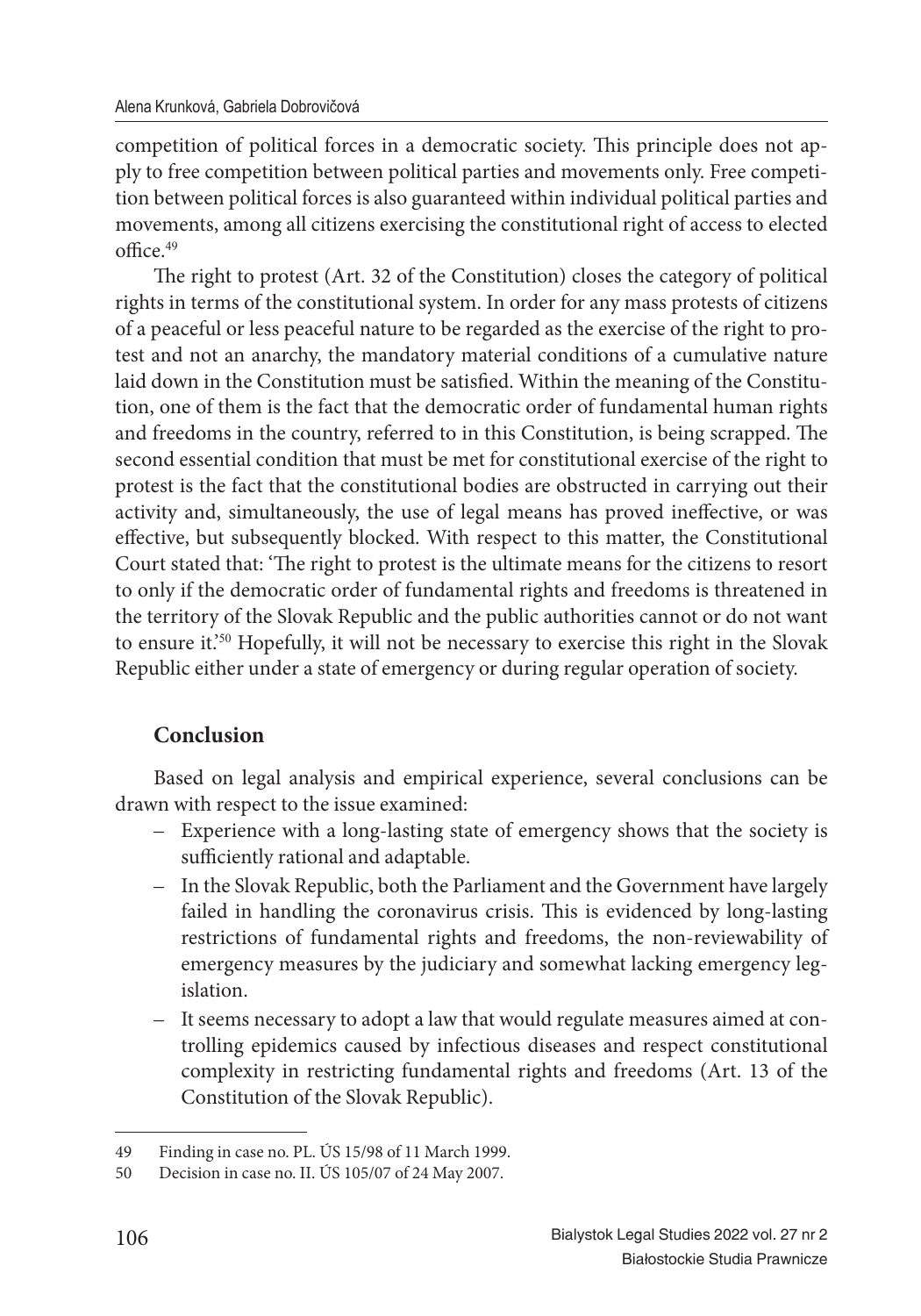- Due to the fact that anti-pandemic measures were entrusted to the executive authorities (Health Department, Public Health Authority of the Slovak Republic), the boundaries of fundamental rights and freedoms due to internal competence of these authorities were not systematically taken into account and there was no room for them to be balanced. The protection of fundamental rights is thus spread thinly in the division of competencies.
- The requirements for the content of the law which restricts fundamental rights and freedoms must be more stringent in terms of certainty, taking into account also the intensity of intervention and the scope of intervention, because what is not regulated and compensated for in the law can no longer be remedied at the level of sublegal norms. This was clearly demonstrated in the experience from the Slovak Republic, that fundamental rights and freedoms cannot be restricted through Public Health Authority decrees. These must be implemented by law.
- In relation to political rights, it is important to regulate more specifically the options, scope and intensity of restrictions of the right to assemble, as this right was restricted the most and disproportionately. Interferences with the right to assemble were unprecedented in nature and must not be repeated. This is all the more so given that the interpretation of the restrictions associated with it also touched upon the exercise of other, mostly personal rights and freedoms. In addition, this is a sensitive political right, through which in the territory of the Slovak Republic almost all fundamental social changes related to the establishment of democratic processes in the state have taken place.
- $-$  The exercise of the right to vote may also be a problem. This was not the case during the past pandemic, as the regular elections schedule did not coincide therewith. However, it is necessary to supplement the legislation with such form of exercising the right to vote that would foresee similar situations (pandemic, terrorism).
- If an option of electronic voting in elections or referendums is introduced, it is important to strictly guard the avenues of such voting, especially in the context of frequent cyberattacks. This also applies to the conditions of electronification in the case of the exercise of the right to petition.

#### **REFERENCES**

Act No. 83/1990 Coll. on the Association of Citizens, as amended.

Act No. 314/2018 Coll. on the Constitutional Court of the Slovak Republic.

Antoš M. and Wintr J. (eds.), Constitutional Law and Coronavirus, Prague: Leges, 2021.

BayVGH, Beschl. v. 27.04. 2020 – 20 NE 20.793 –, Rn. 45.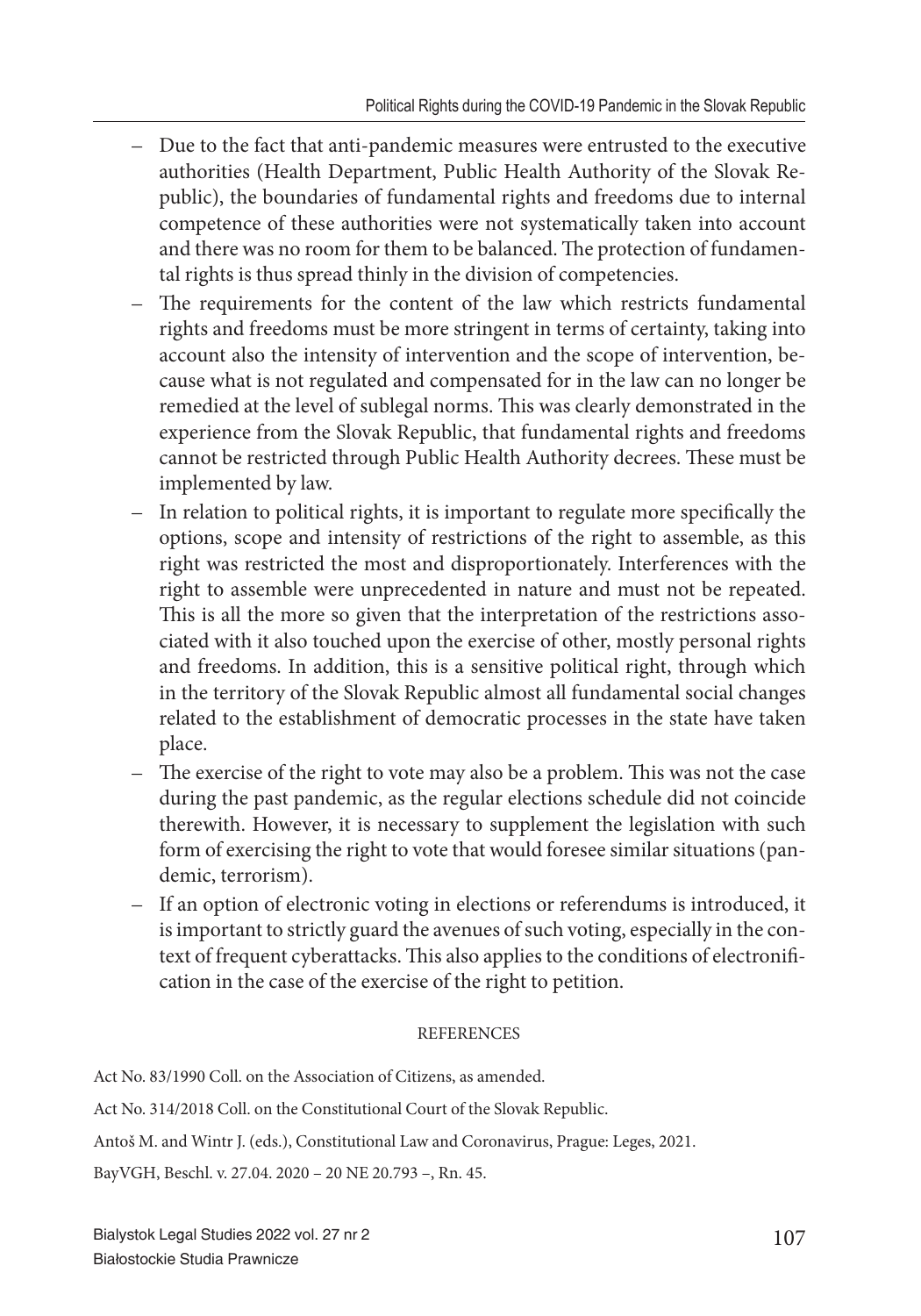- Bílková V., Kysela J., Šturma P. et al. (eds.), States of Exception and Human Rights, Prague: Aditorium 2016.
- Bujňák V., The Prohibition of Exercising the Right to Peaceful Assembly at Christmas in the Context of Developments to Date, Comenius blog,: https://comeniusblog.flaw.uniba.sk/2020/11/12/zakaz-uplatnovania-prava-pokojne-sa-zhromazdovat-pocas-vianoc-v-kontexte-doterajsieho-vyvoja/.
- Burda E., State of emergency, restriction of the right to assemble and legal risks connected with disrespecting it, https://comeniusblog.flaw.uniba.sk/2020/11/15/nudzovy-stav-obmedzenie-zhromazdovacieho-prava-a-pravne-rizika-spojene-s-jeho-nerespektovanim/.
- Buštíková L. and Baboš P., Best in Covid: Populists in the Time of Pandemic, 'Politics and Governance' 2020, Volume 8, Issue 4, pp. 496–508.
- BVerfG, Beschl. v. 15. 04. 2020– 1 BvR 828/20 (www.bverfg.de).
- Called based on the Decision of the Speaker of the National Council of the Slovak Republic No. 187/2020 Coll. of 4 July 2020.
- Called based on the Decision of the Speaker of the National Council of the Slovak Republic No. 54/2021 Coll. of 9 February 2021.
- Called based on the Decision of the Speaker of the National Council of the Slovak Republic No. 235/2021 Coll. of 8 June 2021.
- Čič M. et al., Commentary to the Constitution of the Slovak Republic, Bratislava: Eurokódex, s.r.o., 2012.
- Dobrovičová G., A few notes on the measures of the Public Health Authority of the Slovak Republic, https://comeniusblog.flaw.uniba.sk/2020/11/09/niekolko-poznamok-k-opatreniam-uradu-verejneho-zdravotnictva-slovenskej-republiky/.
- Domin M., Elections in a Time of Pandemic (Constitutional Law Perspective), https://comeniusblog. flaw.uniba.sk/2020/03/18/volby-v-case-pandemie-ustavnopravny-pohlad/.
- Domin M., Isolation in the Home Environment and the Exercise of the Right to Vote, https://comeniusblog.flaw.uniba.sk/2020/07/28/izolacia-v-domacom-prostredi-a-vykon-volebneho-prava/#\_ ftn1.
- Domin M., What to do with an assembly held in violation of the state of emergency conditions?, https://comeniusblog.flaw.uniba.sk/2020/10/22/co-robit-so-zhromazdenim-konanym-v-rozpore-s-podmienkami-nudzoveho-stavu/.
- Drgonec J., Basic Rights and Freedoms according to the Constitution of the Slovak Republic, Volume II, Bratislava: MANZ, 1999.
- Drgonec J., Fundamental Rights and Freedoms and Derived Jurisdiction of the Constitutional Court of the Slovak Republic, (in:) L. Orosz and T. Majerčák et al. (eds.), Protection of Human Rights and Fundamental Freedoms by the Constitutional Court and International Judicial Bodies – III – Constitutional Days, Košice, 2014.
- Drgonec J., Constitution of the Slovak Republic, Theory and Practice, 2nd Revised and Supplemented Edition, Bratislava: C.H. Beck, 2019.
- Engler S., Brunner P., Loviat R., Abou-Chadi T., Leemann L., Glaser A. and Kubler D., Democracy in times of the pandemic: explaining the variation of COVID-19 policies across European democracies, 'West European Politics' 2021, vol. 44, nos. 5–6, 1077–1102.